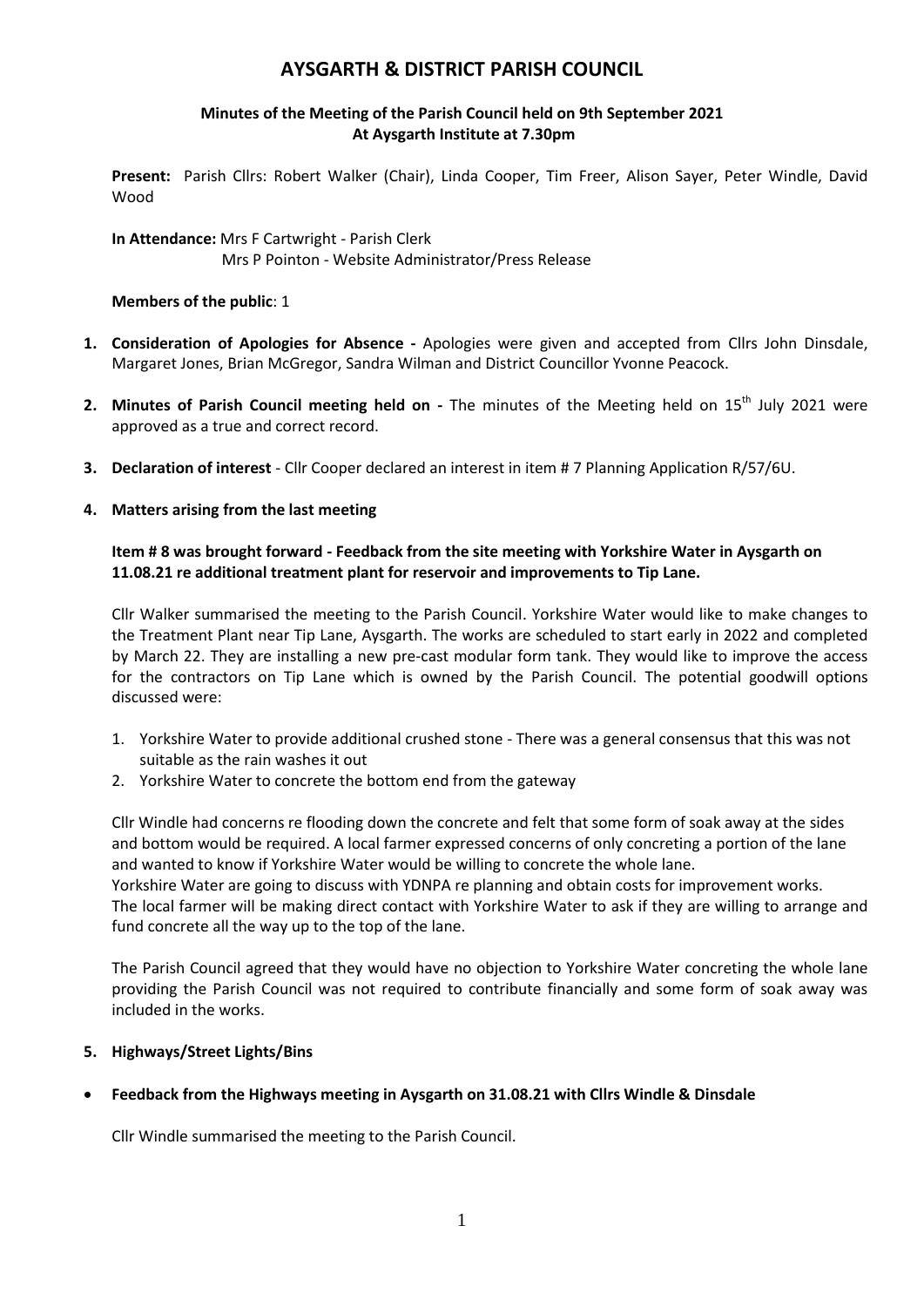The white lining in Aysgarth had been carried out due to new rules and regulations. The Highway Officer was willing to review it given the Parish Council's concerns, and hopefully take the lines back to Cherry Tree Farm.

Area of land in front of Northampton House, Aysgarth. Highways will be in contact with the Parish Council.

The use of cones to reserve parking areas on Highway land, by two households in Aysgarth was discussed. The Highway Officer suggested that the Police be informed.

The Ash Tree to the left of Burn Rigg Bungalow, Aysgarth was inspected. The Highway Officer reiterated the previous advice from Area 1 which is because you cannot walk around it, it is the responsibility of the owner of the field. The matter is considered closed by the Parish Council.

The hole on the A684 in front of the Aysgarth Institute steps was discussed. Arrangements would be made to repair.

The road surface on the small hill to the right of the Institute steps as you go towards the White House was discussed. Lorries had churned the road surface up. Highways would confirm whether Highways own it and make arrangements to resurface and put a kerb in.

 **Road resurfacing works, Bishopdale** - Complaint via Cllr Sayer re local access had been requested but the workmen were rude, and the result was no dustbin or post services, and works went on longer than scheduled.

The Clerk summarised the apology from the Highways Project Engineer received on 06.09.21. The works were postponed and took longer than planned due to weather conditions. Apologies were given for the lack of access and attitude of the North Yorkshire County Council Contractor. Action - Clerk was asked to respond enquiring what steps would be taken to ensure this doesn't happen again.

The Clerk had reported the below matters to Highways but had not received a response to date:

- Long standing Bridge issue at Bishopdale reminder
- Potholes in middle of the road on Church Bank, Aysgarth
- Fallen tree branch at Low Gill Aysgarth to Thornton Rust Road

#### **New Matters**

#### Action - The Clerk was asked to report the following new matters to Highways:

East Field Lane, known locally as Spickle Lane, between West Burton and Thoralby - Clerk to advise Highways of overgrown vegetation and to query the details of Cllr Peacock's previous concern.

#### **6. Financial Matters**

#### **6.1 The council resolved to authorise the following payments:**

| Chq#   | Payee                  |        | <b>Description</b>                            |
|--------|------------------------|--------|-----------------------------------------------|
| 100996 | <b>British Gas</b>     | 70.20  | Rock Garden Electricity - 07.04.21 - 17.07.21 |
| 100997 | <b>Business Stream</b> | 48.76  | Rock Garden Water - 20.04.21 - 29.07.21       |
| 100998 | F Cartwright           | 112.92 | Clerk Pay - August 21                         |
| 100999 | F Cartwright           | 10.00  | Clerk Expenses - August 21                    |
| 101000 | A Goulthorpe           | 508.00 | Grass Cutting - July 21                       |
| 101001 | P Wilson & Co          | 180.00 | Fees re Basic Payment Scheme 2021 Application |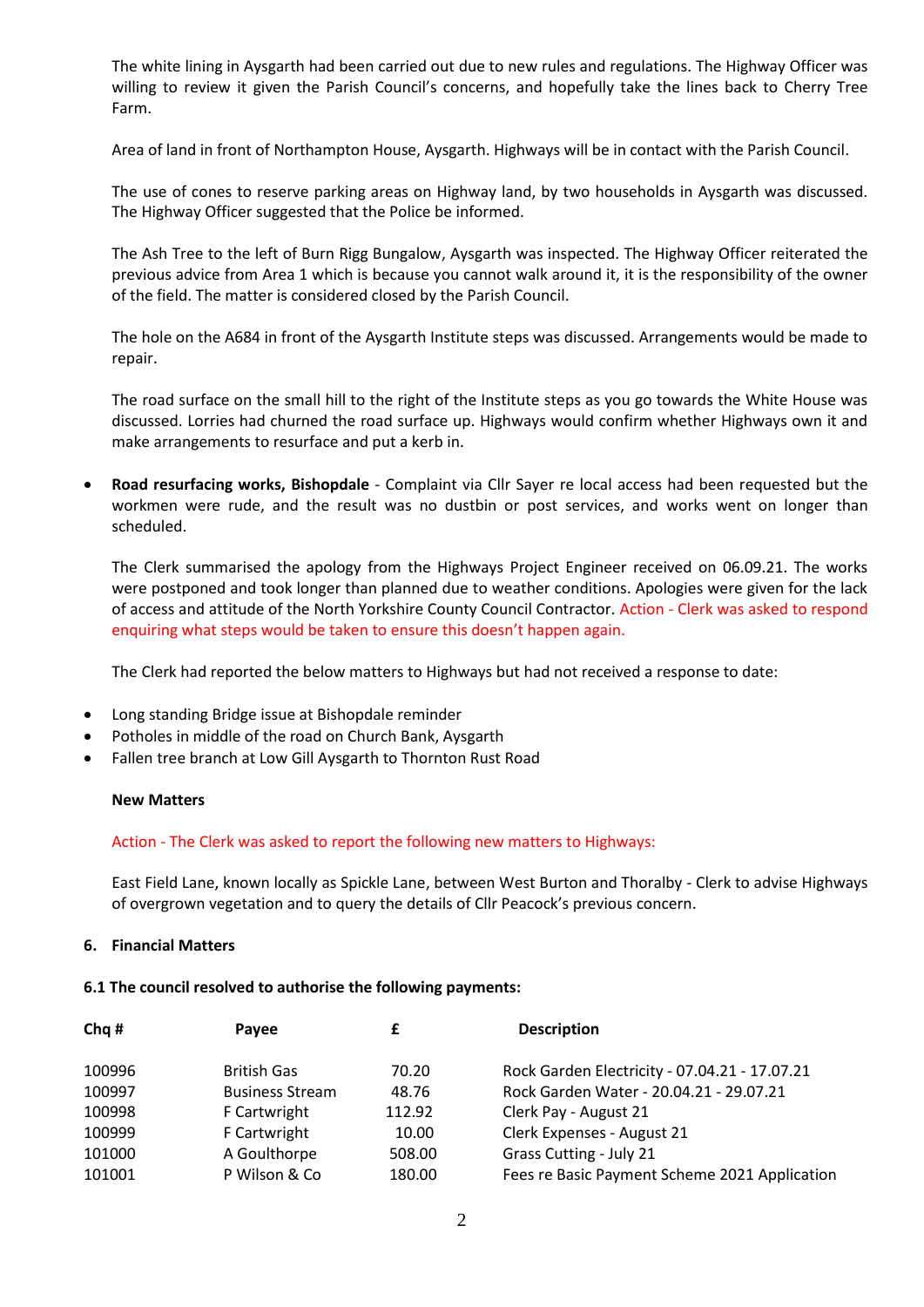#### **Total £929.88**

The Parish Council agreed that the £180.00 Basic Payment Scheme 21 Application fee should be reimbursed from the Thoralby Moss Bank Account.

## **7. Planning - To consider the following Planning Applications:**

#### **New**

**R/57/12E** - Householder planning permission for erection of single storey extension at East Lane House, Bishopdale Lane, Newbiggin in Bishopdale DL8 3TF - Action - Clerk to e mail YDNPA to comment that whilst the Parish Council has no objection to the installation of windows, they feel that the use of large sections of glass is not in keeping with the area.

**R/58/61J** - Full planning permission for change of use of existing agricultural building for stabling horses and use of adjacent paddock as grazing for horses (retrospective) at High Garth Barn, Thoralby - **The Parish Council had no comment to make.**

**R/57/6U** - Full planning permission for demolition of existing WC block and construction of 2 No. two-bedroom holiday lets, bin store, general store and installation of package sewage treatment plant at Street Head Caravan Park, Newbiggin, DL8 3TE - **The Parish Council had no comment to make.**

**R/51/81A/LB** - Listed building consent to take down and rebuild damaged section of parapet wall, ashlar band and coping stones at Yore Bridge, Aysgarth - **The Parish Council had no comment to make.**

**R/57/6V** - Full planning permission for construction of three single storey buildings to provide 11 No. letting rooms and store; removal of existing staff caravan; demolition of part of existing store; extension of existing carpark and installation of sewage treatment unit at Street Head Inn, Newbiggin, Leyburn, DL8 3TE - **The Parish Council had no comment to make.**

**The status of the previously 'pending update' applications is currently showing on the YDNPA Citizens Portal as:**

## **Approved Conditional**

R/53/27F at Land west of Kidstones Gill Bridge, Bishopdale R/51/54N/LB at Birkbeck House, Aysgarth, DL8 35R R/58/12R at Town Head Farm, Thoralby, DL8 3SU R/58/95 at Bishop Fold, Westfield Lane, Thoralby, DL8 3SU R/59/54 at High Meadow (formerly Brookside Barn), Thornton Rust, DL8 3AW R/57/5Y/LB at Turn Syke Barn, Newbiggin, DL8 3TD R/57/5Z/LB at Turn Syke Barn, Newbiggin, Bishopdale, DL8 3TD R/58/78A/LB at Holmeside House, Thoralby, Leyburn, DL8 3SZ R/58/58C at Spickles Farm, Eshington Lane, West Burton, DL8 3BD

## **Under Consideration**

R/59/50C at Hardbanks Barn, Thornton Rust, DL8 3AS R/58/59E Thorbers Barn, Howesyke Farm, Bishopdale R/53/27G Kidstones Bridge, Bishopdale DL8 3TG

## **Awaiting Legal Agreement**

R/53/32 at Big Laithe, Bishopdale R/51/54M at Birkbeck House, Aysgarth, DL8 35R

#### **Decision Made**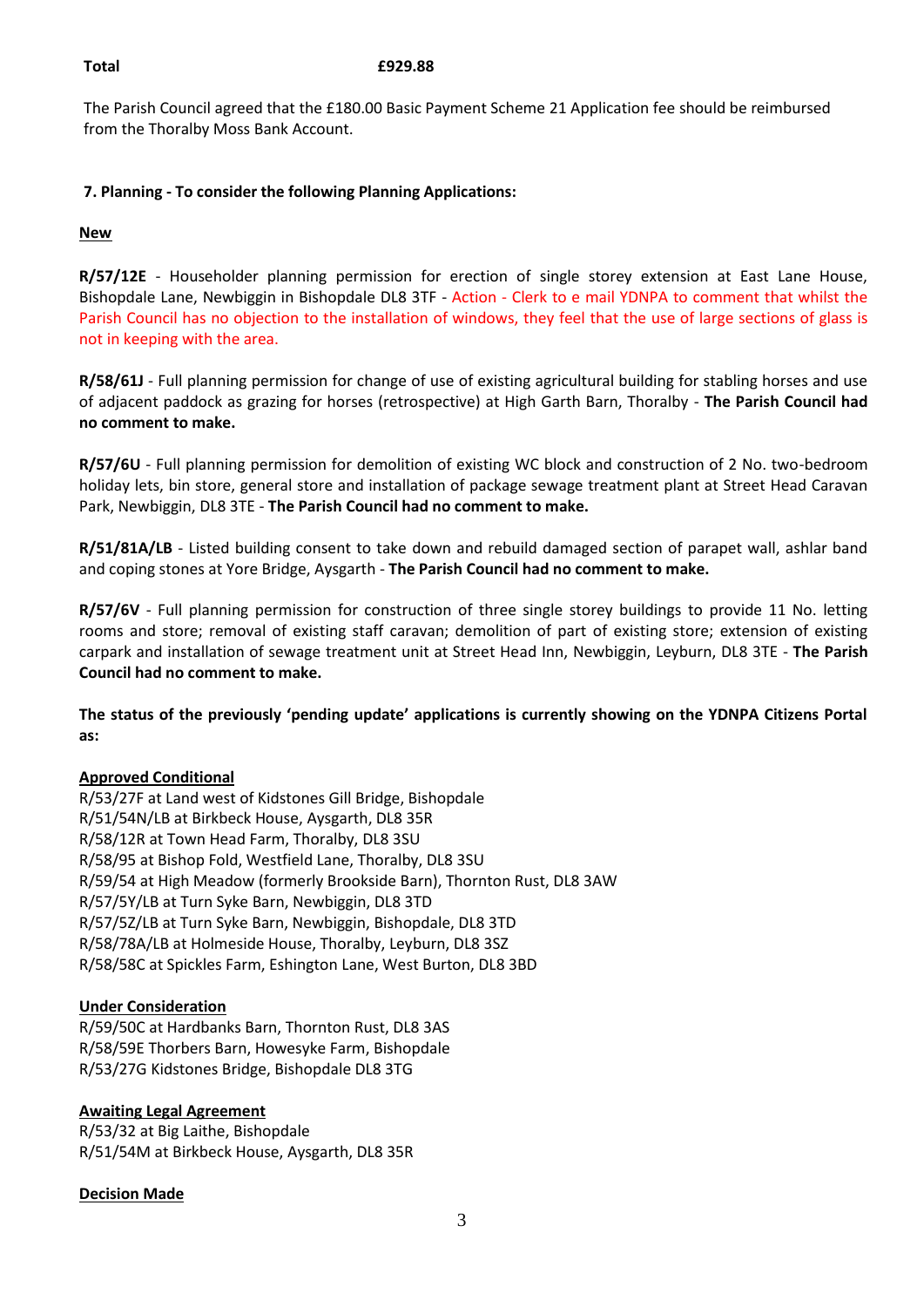#### **Withdrawn/Final Disposal**

R/58/85 at New Cottage, Westfield Lane, Thoralby, DL8 3SU

#### **Other Planning**

**Howsyke, Bishopdale** - The Parish Council noted the e mail from the YDNPA Planning Enforcement Officer dated 13.08.21.

**8 Feedback from the site meeting with Yorkshire Water on 11.08.21 re additional treatment plant for Aysgarth Reservoir and improvements to Tip Lane, Aysgarth.** This was discussed after Matters Arising.

#### **9. Thoralby Moss and Thornton Mire** *(Standing Item)*

The draft Thoralby Moss Grazing License for England provided by PWC on 03.09.21 was reviewed. Action - The Parish Council asked the Clerk to contact PWC to arrange for the agreement to be finalised as a 2-year term with an increased License Fee of £10 from £1.

**10. Ownership of Land/Rights of Way (Standing Item)** Action - The Parish Council agreed that Cllr Dinsdale should speak to Mr Fawcett.

#### **11. Natural England Higher Level Stewardship (HLS) agreement expires in 2021** - ongoing.

#### **12. Correspondence (Circulated)**

The Parish Council noted the following correspondence:

- E mail dated 15.07.21 from PKFLITTLEJOHN External auditors confirming receipt of Certificate of Exemption
- E mail dated 22.07.21 from Neil Irving, North Yorkshire County Council re Local Government Reorganisation
- E mail dated 26.07.21 from RDC confirming receipt of Area Partnership Grant Application for Rock Garden
- E mail dated 06.08.21 from YDNPA Local Plan 2023-2040 Consultation No.4 Exploring our options: Local Occupancy and Barns (close date 20.09.21)
- E mail dated 04.08.21 from RDC re filming in Aysgarth on 12.08.21 re Welcome to Yorkshire
- E mail dated 08.08.21 from Cllr Peacock confirming receipt of costings for Defibrillators re Locality Budget
- E mail dated 09.08.21 from RDC confirming receipt of Community Investment Fund Grant Application for St Andrews Church, Aysgarth War Memorial Upgrade Project 2021
- E mail response dated 13.08.21 from YDNPA Planning Enforcement Officer re Parish Council concerns re the number of planning applications and amendments re Howsyke, Bishopdale
- E mail response dated 19.08.21 from PWC confirming 2021 DEFRA/Natural England late claim has been resolved, authorised personnel are in the process of being updated to reflect John Dinsdale
- E mail dated 17.08.21 from The Police, Fire and Crime Commissioner, Philip Allott, re the consultation on the Police and Crime Plan and Fire and Rescue Plan which launched 16.08.21
- E mail dated 16.08.21 from Richmondshire Climate Action Partnership re Communitree Project Proposal to replace Cherry tree with Rowan tree at Thornton Rust and Willows at Wath Bridge, Aysgarth
- E mail dated 17.08.21 from YDNPA re Planning Training Seminar on Thursday 23.09.21 at 6.30pm **Cllr Windle will be attending**
- E mail dated 18.08.21 from Cllr Windle re hole in the pavement/public footpath outside Springhill, Aysgarth, DL8 3AH (reported to Area 1 and resolved)
- E mail dated 20.08.21 from NYCC re North Yorkshire National Bus Strategy & Bus Service Improvement Plan **Cllr Windle confirmed that he had completed the on-line submission**